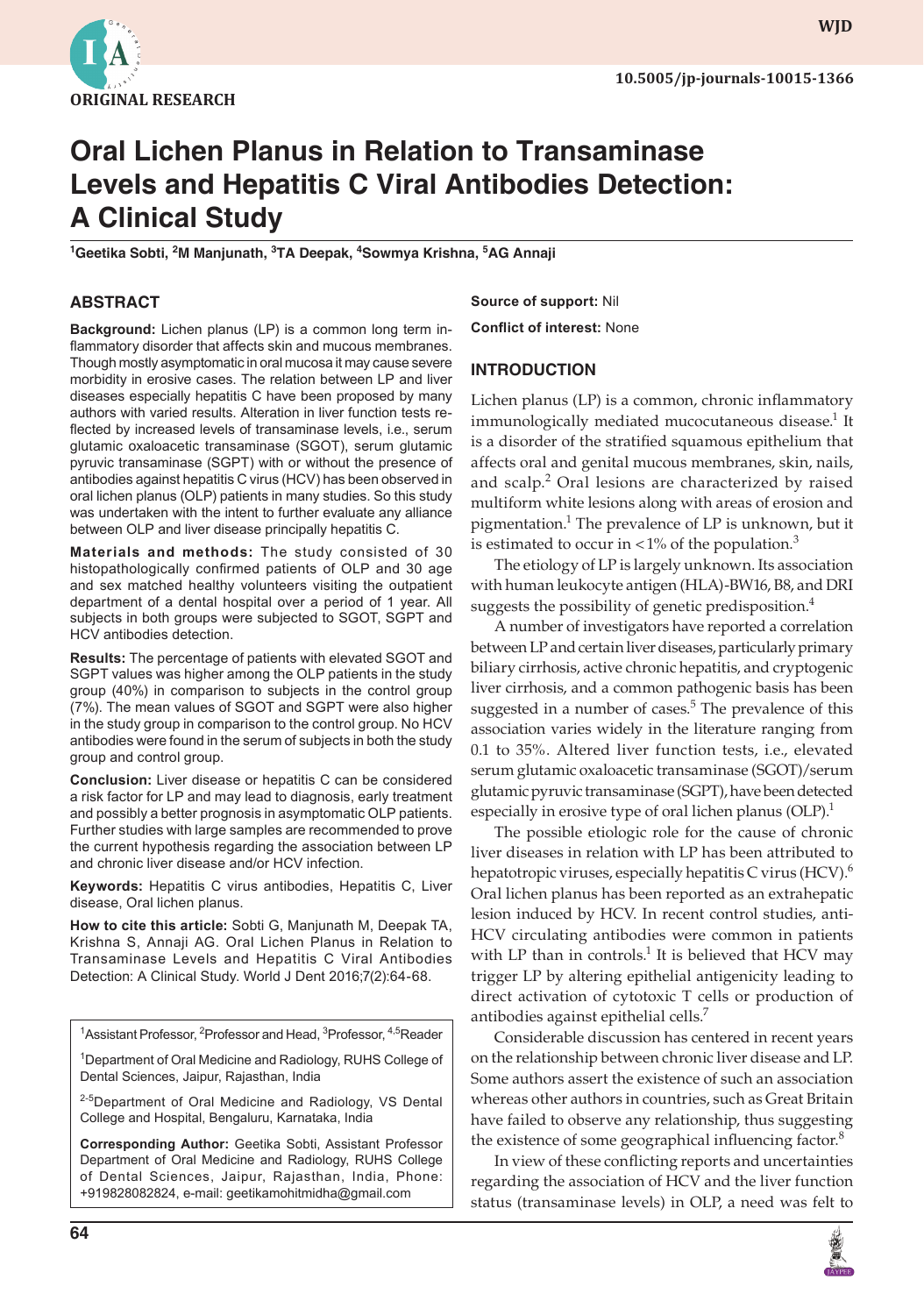conduct this study and benefit the patients by early detection of any subclinical liver infection.

The aim of this study was to assess the relationship of OLP with elevated transaminase levels and the presence of antibodies against HCV.

# **MATERIALS AND METHODS**

The study was conducted after obtaining approval by the institutional review board and clearance from the ethical committee. The study was performed on 60 subjects divided into two groups: Study group and control group. Patients were informed about all the procedures to be performed during the study and written consent was obtained. The study group consisted of 30 patients with clinical lesion of OLP selected from the outpatient Department of Oral Medicine and Radiology over a period of 1 year.

Clinically suspected oral lesions of LP were evaluated based on the classification given by Amerikanow (1998), where six clinical forms of OLP were described:<sup>9</sup>

- 1. *Reticular*: Consisting of lace-like keratotic lesions.
- 2. *Plaque like*: Characterized by homogenous welldemarcated white plaque often surrounded at the periphery by white striae.
- 3. *Papular*: Characterized by slightly elevated white pinpoint lesions measuring about 0.5 to 1.0 mm in size.
- 4. *Atrophic*: Combination of erythematous and reticular keratosis.
- 5. *Erosive*: Characterized by ulcers with whitish yellow pseudomembrane surrounded by the erythematous zone and fine white radiating striae.
- 6. *Bullous*: Manifests as vesicle or bullae surrounded by a reticular network.

In patients with more than one clinical type of lesion, such as reticular and erosive, the most severe form of the disease (i.e., erosive) was used to classify the lesions. All patients in this group were subjected to histopathological examination for confirmation of the lesion. Histological diagnosis was based on the following criteria:<sup>10</sup>

- Hyperortho- or parakeratosis, usually with acanthosis
- Necrosis of the basal cell layer often referred to as "liquefaction degeneration"
- Band of chronic inflammatory cells usually Tlymphocytes in the subjacent connective tissue

In this study the clinical and histological criteria for diagnosis are almost similar to the World Health Organization (WHO) diagnostic criteria (1978) for OLP. Although the latest modified version was also proposed in 2003 by van der Meij and van der Waal, due to complex and notso-clear demarcation in the use of terms like "clinically typical," "clinically compatible with," "histopathologically typical," and "histopathologically compatible with," those criteria were not applied in our study. $^{11}$ 

Patients with oral lichenoid lesions due to an identifiable cause, such as a hypersensitivity reaction to dental restorative materials or drugs were excluded. Patients suffering from conditions like myocardial infarction, rhabdomyolysis, muscular dystrophy, and dermatomyositis (except liver diseases) were excluded as SGOT and SGPT levels are already altered in these conditions and will not fulfill the objective of the study. These conditions were ruled out by the general physician after detailed medical history, thorough clinical examination, and investigations if required.

The control group consisted of 30 volunteers with age and sex matched with the study group visiting the outpatient Department of Oral Medicine and Radiology for routine dental examination at the same time. The subjects in this group were apparently healthy and were excluded if suffering from conditions like liver diseases, myocardial infarction, rhabdomyolysis, muscular dystrophy, and dermatomyositis (in which the transaminase levels are altered) after referring to the general physician.

All subjects in both groups were subjected to routine blood investigations (such as hemoglobin, complete blood count, and Random blood sugar (RBS)), SGOT, SGPT, and HCV antibodies detection.

Serum glutamic oxaloacetic transaminase and SGPT were estimated using a commercially available diagnostic kit (Agappe Diagnostics Pvt. Ltd, Ernakulam, Kerala). The normal reference values used for SGOT and SGPT were 8 to 40 IU/l. Values >40 were considered positive for both SGOT and SGPT.

Hepatitis C virus antibodies were detected using the commercially available enzyme-linked immunosorbent assay (ELISA) kit, i.e., SP-NANBASE C-96, 3.0. It is an enzyme immunoassay diagnostic kit for *in vitro* qualitative detection of antibody to HCV in human serum or plasma. Specimens with cut-off value < 1.0 were considered nonreactive and those t 1.0 were considered reactive.

The *Z* test was used to compare the mean SGOT and SGPT values in study and control groups, while the chisquare test was used to assess the levels of raised SGOT and SGPT values in the study group and control group. A p-value ≤0.05 was considered statistically significant.

# **RESULTS**

Gender and age distribution of the 30 patients constituting the study group and 30 subjects in the control group is given in Table 1.

| <b>Table 1:</b> Sex and age distribution in the study and control group |  |
|-------------------------------------------------------------------------|--|
|-------------------------------------------------------------------------|--|

|                     |           | Study group<br>$n = 30 (%)$ | Control group<br>$n = 30 (%)$ |
|---------------------|-----------|-----------------------------|-------------------------------|
|                     | Males     | 14 (46)                     | 11(37)                        |
| Sex                 | Females   | 16(54)                      | 19 (63)                       |
| Age range (years)   | $20 - 67$ | $31 - 47$                   |                               |
| Average age (years) | 44.27     | 38.57                       |                               |
|                     |           |                             |                               |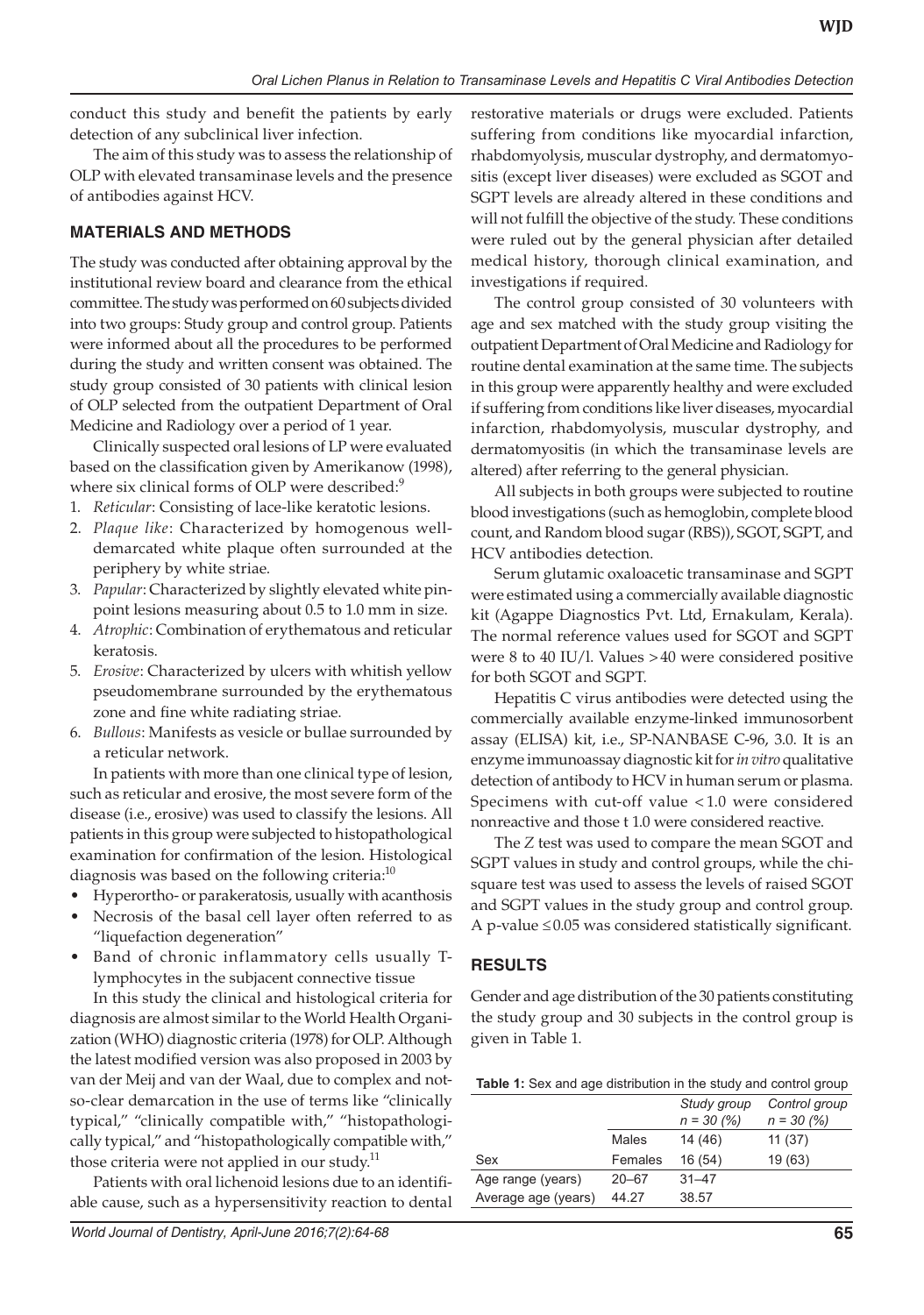#### *Geetika Sobti et al*

Out of 30 patients in the study group, 23 were more than 40 years of age.

While considering the ill-healthy habits like paan/ tobacco chewing, smoking, and alcohol consumption, 10 (33.3%) out of 30 patients reported with at least 1 such habit in the study group. At the same time, there were only 2 (13.3%) subjects with such a history in the control group.

Regarding the site distribution, 28 out of 30 patients in the study group had lesions on buccal mucosa with 6 patients having concomitant tongue lesions and two having exclusive lesions on the gingiva presenting as desquamative gingivitis. Among the 30 OLP patients, a maximum of 16 had a reticular type of LP (53%) clinically followed by 8 erosive (27%), 3 atrophic (10%), 2 plaque-like (7%), and 1 (3%) bullous type; i.e., there were 12 erosive cases and 18 nonerosive cases in the study group

Serum glutamic oxaloacetic transaminase (IU/l) and SGPT (IU/l) levels were altered in 12 cases (40%) in the study group and only in 2 (7%) out of 30 subjects in the control group.

Moreover, the mean value of SGOT (Table 2) and SGPT (Table 3) was found to be higher in the study group compared to the control group, and the difference in the mean between them was found to be statistically significant ( $p < 0.05$ ).

Regarding the relation of various clinical forms of OLP with altered liver function tests, out of 12 patients in whom the liver function tests were altered, 6 had erosive type (50%), 3 had atrophic type (25%), 2 had reticular type (17%), and 1 had plaque type (8%) of OLP. In other perspectives, out of 12 erosive cases, 75% (9 cases) showed elevated SGOT/SGPT levels and out of 18 nonerosive cases 16% (3 cases) showed altered SGOT/ SGPT levels.

| Table 2: Mean SGOT (IU/I) in study and control group |  |  |  |
|------------------------------------------------------|--|--|--|
|------------------------------------------------------|--|--|--|

| Groups           |            | Mean deviation | Standard Standard error<br>of mean |                 | p-value |
|------------------|------------|----------------|------------------------------------|-----------------|---------|
| Study<br>group   |            | 31.05 19.92    | 3.64                               | $-2.560$ 0.010* |         |
| Control<br>group | 21.43 6.06 |                | 1.11                               |                 |         |

\*Denotes significant difference, i.e., p<0.05

SGOT: Serum glutamic oxaloacetic transaminase

**Table 3:** Mean SGPT (IU/l) in study and control group

|                                                 |  |  | Standard Standard              |                 |         |
|-------------------------------------------------|--|--|--------------------------------|-----------------|---------|
| Groups                                          |  |  | Mean deviation error of mean Z |                 | p-value |
| Study group 37.35 28.78                         |  |  | 5.25                           | $-2.797$ 0.005* |         |
| Control group 20.60 8.74                        |  |  | 1.60                           |                 |         |
| *Denotes significant difference, i.e., p < 0.05 |  |  |                                |                 |         |
| .                                               |  |  |                                |                 |         |

SGPT: Serum glutamic pyruvic transaminase

The mean age of patients with elevated enzyme levels in the study group was higher (45.25 years) than those with normal enzyme levels (27.42 years).

No HCV antibodies were found in the serum of subjects in both the study group and the control group.

#### **DISCUSSION**

The age and sex distribution in our study correlated with the figures mentioned by previous authors.<sup>12-16</sup> The 4th to 6th decade of life are the most common age of occurrence with female predominance.

The observation of reticular form being the most common form (53%) in our study is similar to the reports in the literature by various authors who have also mentioned it as the most common type occurring in the oral cavity.2,17-21

Although LP has a clear immunologic origin, its precise cause remains unclear. In recent years the association between LP and chronic liver diseases has been discussed and a common pathogenic basis has been suggested in a number of cases.<sup>5</sup>

Initially considered as an adverse reaction to penicillamine used to treat primary biliary cirrhosis, LP was later reported to be associated with primary biliary cirrhosis independently of the drug. $4$ 

The association between LP and hepatitis C is also well documented. Carrazo et al in a study performed in Italy and England observed that there was a higher frequency of HLA class II allele HLA-DR6 in OLP patients with HCV infection in comparison to those without HCV infection, which also explains the geographical heterogeneity of the association between HCV and  $LP^{22}$ 

The observation of higher percentage of patients with altered liver function tests as well as higher mean value of SGOT (IU/l) and SGPT (IU/l) in the study group compared to the control group in the present study was in agreement with the results of earlier studies by various authors.1,4,5,23,24

The elevation of transaminase levels among the two subjects in the control group can be attributed to the alcohol consumption and other ill-healthy habits affecting the liver.

With respect to the relationship between elevated transaminase levels and the type of OLP, there was 50% distribution in both erosive and nonerosive groups. But the mean SGOT/SGPT values were higher (70.3 IU/l) in patients with erosive oral lesions compared to those with nonerosive lesions (51.4 IU/l) in the present study, and similar findings have also been reported in the literature.<sup>1,5,25</sup> This indicates that in the presence of greater liver alterations there is a correspondingly greater tendency toward the development of aggressive oral lesions.

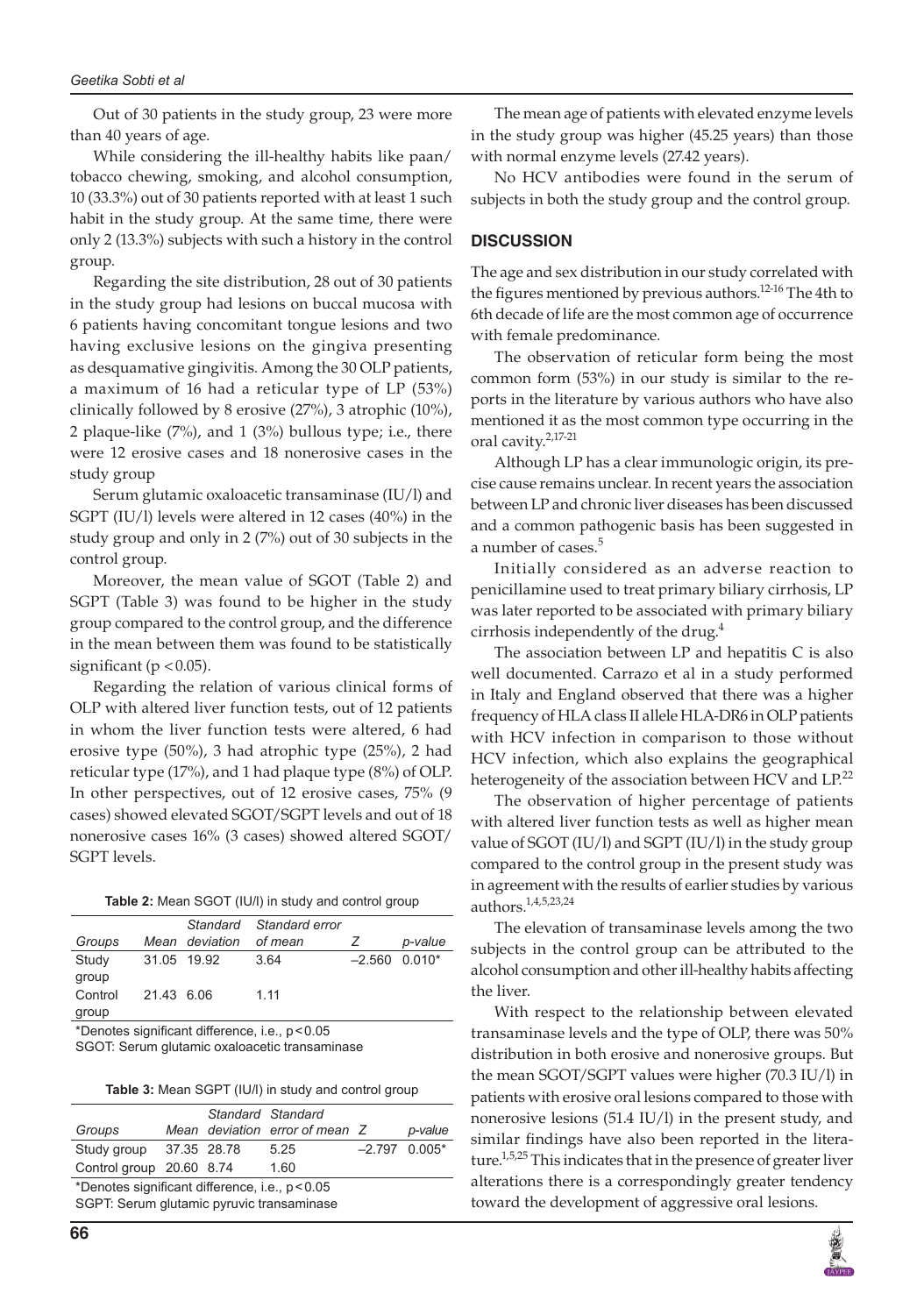There are conflicting results about the association of HCV infection with OLP. Many studies did not find a relationship between the two diseases while others have demonstrated a correlation.<sup>25</sup>

In the present study, all patients in the study group and subjects in the control group who were subjected to the estimation of anti-HCV titer by the highly sensitive ELISA technique were found to be seronegative. Similar finding of no correlation between OLP and HCV infection has also been reported by many other authors. $1,25,26$ 

The seronegativity found in the present study may be due to the fact that these patients may be either in the initial phase or in the chronic phase of HCV infection at the time of visit. During the early phase of HCV infection, adequate antibodies are not formed and in the chronic phase antibodies decline in their number, which cannot be easily detected in the serum or the patient may be really seronegative where the transaminase elevation may be caused by factors other than HCV, which might trigger the development of OLP.

But many authors have even reported findings in contrast with the results of our study, suggesting a link between OLP, especially the erosive type, and HCV infection.6,25-29

The two main hypotheses discussed by Chainani-Wu et al in their review regarding the mechanism of HCVinduced OLP are that the virus replicate within the oral epithelium and directly contribute in developing OLP lesions. Secondly, HCV has a high rate of mutation, which results in repeated activation of immune cells, increasing the risk of cross-reaction with self-tissue and hence the development of autoimmune diseases.<sup>30</sup>

However, many authors are of the view that host immune response to HCV rather than the virus per se plays a greater role in the development of OLP lesions in HCV-infected patients. As a replicative form of HCV ribonucleic acid can be detected within OLP lesions and an immune-mediated damage of basal layer cells is always present in these patients, evidence for a link between the cell-mediated immune response against HCV and the pathogenesis of OLP has been reassessed.<sup>31,32</sup> They have shown HCV-specific T-cell responses at the site of OLP lesions, sustained by terminally differentiated effector cells, strongly suggesting their role in the pathogenesis of tissue damage.<sup>32</sup>

Variation in results highlighting the relationship of OLP with chronic liver disease, especially hepatitis C, may be due to the variation of the incidence of HCV infection in different geographical areas. This association seems to be strong in Japanese and Mediterranean population probably as they are considered areas of high endemicity for HCV infection while no association has been found in other areas such as Nepal, Nigeria,

Ankara, Iran, etc.<sup>33</sup> Hepatitis C virus-related OLP seems to be associated with the HLA class II allele HLA-DR6 in Italian patients but not in British patients, which again partly explains the peculiar geographical heterogeneity of the association.<sup>33</sup>

## **CONCLUSION**

Thus, it can be inferred that some relation, although controversial, does exist between OLP and chronic liver disease, not necessarily hepatitis C; it could be any unidentified type of asymptomatic viral hepatitis.<sup>8</sup> Lichen planus could be a stereotypic cell-mediated reaction to either a specific virus or several viruses, some of them hepatotropic.

Moreover, as LP can be the first extrahepatic manifestation of HCV infection and because of HCV's significant morbidity and mortality, it is important for the clinician to subject the patients suspected of OLP, especially the erosive form, and those residing in areas where the prevalence of HCV infection is high to estimation of liver function tests and hepatitis C antibodies detection to prevent any incidental transmission of HCV to health workers.29,33

So, liver disease or hepatitis C can be considered a risk factor for LP although not a specific marker of it and may lead to diagnosis, early treatment, and possibly a better prognosis in asymptomatic OLP patients.<sup>31,33</sup> Further studies with large samples are recommended to prove the current hypothesis regarding the association between LP and chronic liver disease and/or HCV infection.

## **REFERENCES**

- 1. Ali A, Suresh C. Oral lichen planus in relation to transaminase levels and hepatitis C virus. J Oral Pathol Med 2007 Nov;36(10):604-608.
- 2. do Canto AM, Müller H, de Freitas RR, da Silva Santos PS. Oral lichen planus (OLP): clinical and complementary diagnosis. An Bras Dermatol 2010 Sep-Oct;85(5):669-675.
- 3. Carrozzo M, Thorpe R. Oral lichen planus: a review. Minerva Stomatol 2009 Oct;58(10):519-537.
- 4. GruppoItalianoStudieEpidemiologici in Dermatologia (GISED). Lichen planus and liver diseases: a multicenter case-control study. BMJ 1990 Jan 27;300(6719):227-230.
- 5. Bagán J, Aguirre J, del Olmo J, Milián A, Peñarrocha M, Rodrigo J, Cardona F. Oral lichen planus and chronic liver disease: a clinical and morphometric study of the oral lesions in relation to transaminase elevation. Oral Surg Oral Med Oral Pathol 1994 Sep;78(3):337-342.
- 6. Guerreiro TDT, Machado MM, de Freitas THP. Association between lichen planus and hepatitis C virus infection: a prospective study with 66 patients of the dermatology department of the hospital Santa Casa de Misericórdia de São Paulo. An Bras Dermatol 2005 Sep-Oct;80(5):475-480.
- 7. Ghodsi SZ, Daneshpazhooh M, Shahi M, Nikfarjam A. Lichen planus and hepatitis C: a case-control study. BMC Dermatol 2004 Jun;4(6):6.